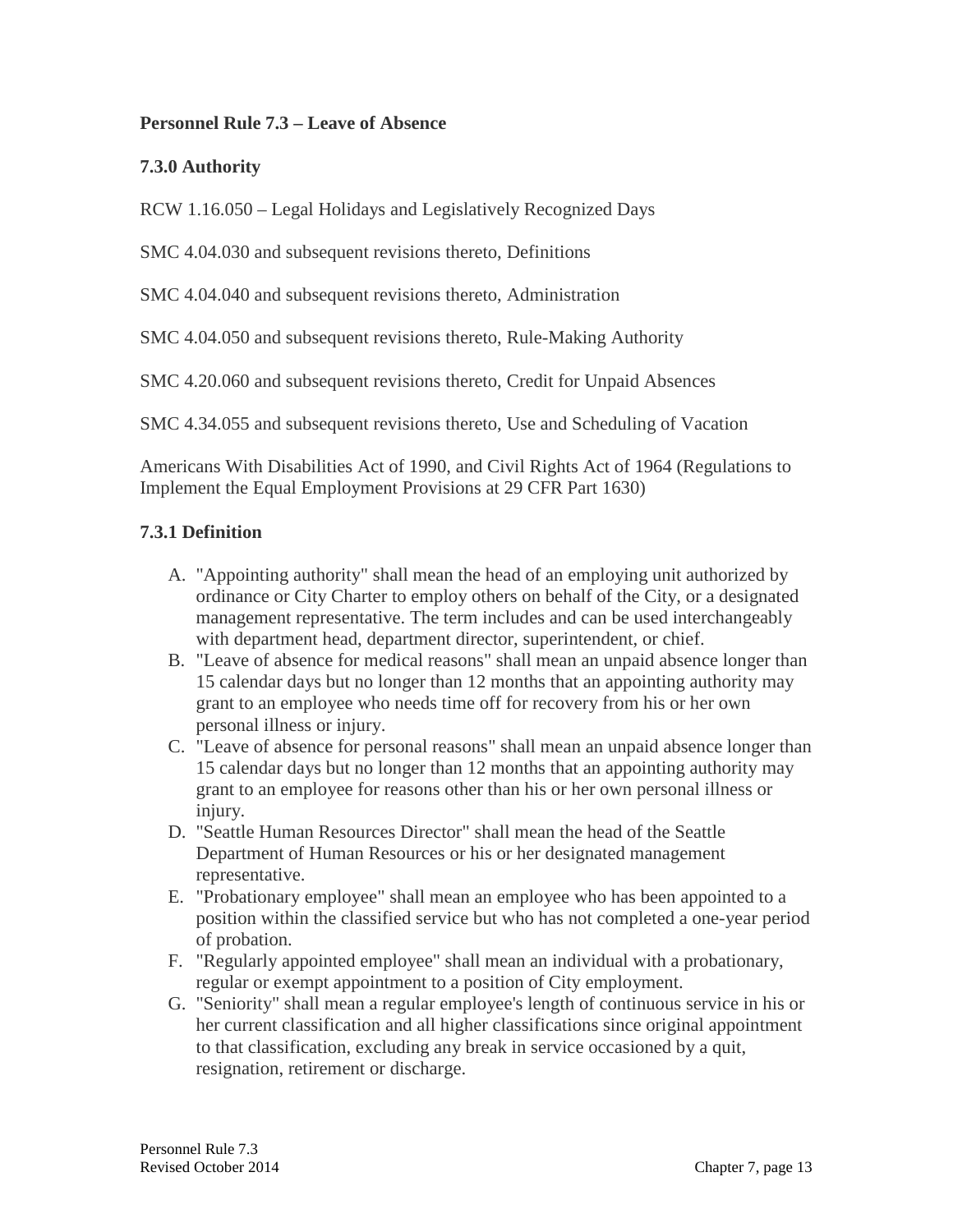# **7.3.2 Application of this Rule**

- A. The provisions of this Rule apply to regularly appointed employees.
- B. For regularly appointed employees who are represented under the terms of a collective bargaining agreement, this Rule prevails except where it conflicts with the collective bargaining agreement, any memoranda of agreement or understanding signed pursuant to the collective bargaining agreement, or any recognized and established practice relative to the members of the bargaining unit.
- C. This Rule does not apply to individuals who are employed under the terms of a grant that includes leave of absence provisions that conflict with this Rule.
- D. This Rule does not apply to individuals hired by the City on a temporary, intermittent or seasonal basis, or for a work schedule of fewer than 20 hours per week, nor does it apply to individuals hired under contract to the City.
- E. Appointing authorities may establish written policies and procedures for the implementation and administration of this Rule to facilitate the management of the personnel system within their employing units, provided that such policies and procedures do not conflict with the provisions of this Rule.

## **7.3.3 Leave of Absence**

- A. An employee may request, and the appointing authority may grant a leave of absence without pay for a maximum of 12 consecutive months for personal or medical reasons. The appointing authority shall not approve an unpaid leave of absence for medical reasons if the employee's request qualifies for Family and Medical Leave and he or she has not exhausted the unpaid Family and Medical Leave entitlement. A leave of absence granted as a reasonable accommodation to a qualified individual with a disability shall be administered under Rule 7.3.4.
- B. All terms and conditions of an unpaid leave of absence, including whether the employee's job will be held for his or her return, shall be established in writing by the appointing authority prior to the commencement of the leave.
	- 1. An employee shall have no greater right to reinstatement than if he or she had been continuously working during the leave period.
	- 2. In order to monitor the employee's medical progress and to manage workload issues arising from his or her absence, the appointing authority may require an employee to produce certification from a health care provider of the continuing need for an unpaid leave of absence for medical reasons on a regular basis but not more frequently than once every 30 days. The appointing authority may withhold approval of each additional period of leave pending receipt of such certification.
	- 3. The appointing authority may require a medical release upon the employee's return from leave of absence for medical reasons to verify that the employee is able to perform the essential functions of the job. If the appointing authority has approved an unpaid leave of absence for medical reasons that runs concurrently with the employee's Family and Medical Leave, the medical certification and release protocols of the Family and Medical Leave program apply.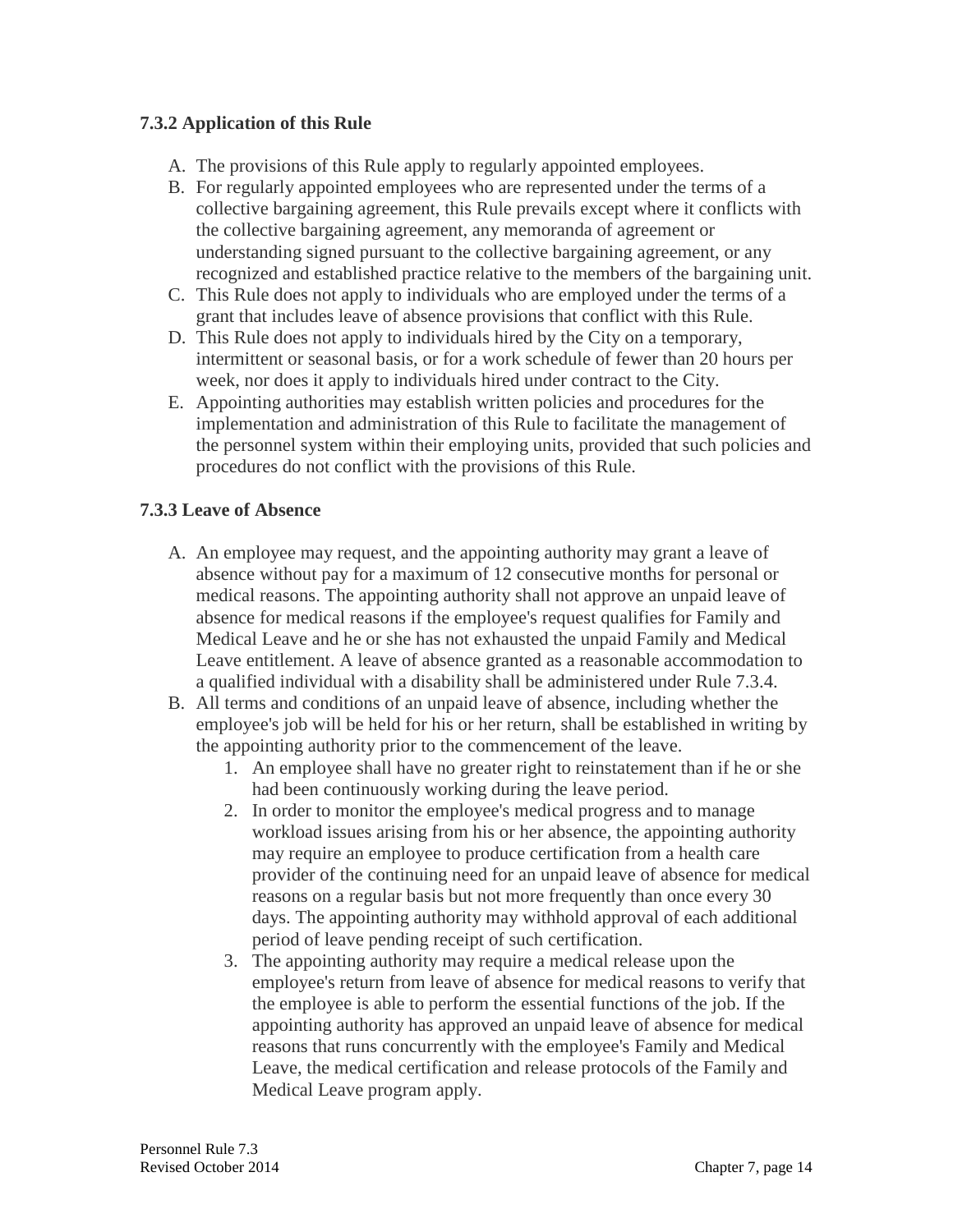- 4. An employee whose request for an unpaid leave of absence for medical reasons is approved shall not accept employment elsewhere, either paid or unpaid, without the prior approval of the appointing authority.
- C. With the approval of the appointing authority, an employee need not exhaust the paid leave balances for which he or she is eligible prior to taking a personal leave of absence. However, an employee's accumulated sick leave must be used before an employee is granted a leave of absence for medical reasons for which he or she is not receiving workers' compensation benefits.
- D. All requests for a personal or medical leave of absence shall be made by the employee in writing to his or her appointing authority. Such requests shall specify the general nature of the request (e.g., "personal illness," "extended vacation," etc.) and the employee's expected date of return to work.
- E. Extension of a leave of absence beyond 12 months requires the concurrence of both the appointing authority and the Seattle Human Resources Director.
- F. An employee who fails to return to work from a personal or medical leave of absence for any reason and who does not obtain the appropriate approvals for an extension of or an additional leave of absence shall be treated as a voluntary quit. The appointing authority will provide the employee written notice via personal delivery or certified mail of this intended personnel action. If the employee fails to respond to the notice within five business days of the notice being sent, the personnel action will be final on the date the leave of absence was scheduled to end.

### **7.3.4 Leave of Absence as an ADA/WLAD Reasonable Accommodation**

- A. The appointing authority shall approve an unpaid leave of absence for medical reasons as a reasonable accommodation under the Americans with Disabilities Act (ADA) and the Washington Law Against Discrimination (WLAD) under the following conditions, except where such leave of absence constitutes an undue hardship.
	- 1. A leave of absence shall be approved when the employing unit and the Seattle Human Resources Director have been otherwise unable to accommodate the employee's disability with modifications to the employee's job, work environment, or other conditions of employment, or with a reassignment to another job for which the employee is qualified, with or without accommodation. The purpose of a leave of absence approved under this Rule is to permit the employee and the City to continue to search for an appropriate job placement.
	- 2. A leave of absence shall be approved when the employee's disabling condition is not stabilized, making modifications to his or her job, work environment or other conditions of employment premature. The purpose of a leave of absence approved under this Rule is to provide the employee with time for such treatment or rehabilitation as is necessary to stabilize his or her condition.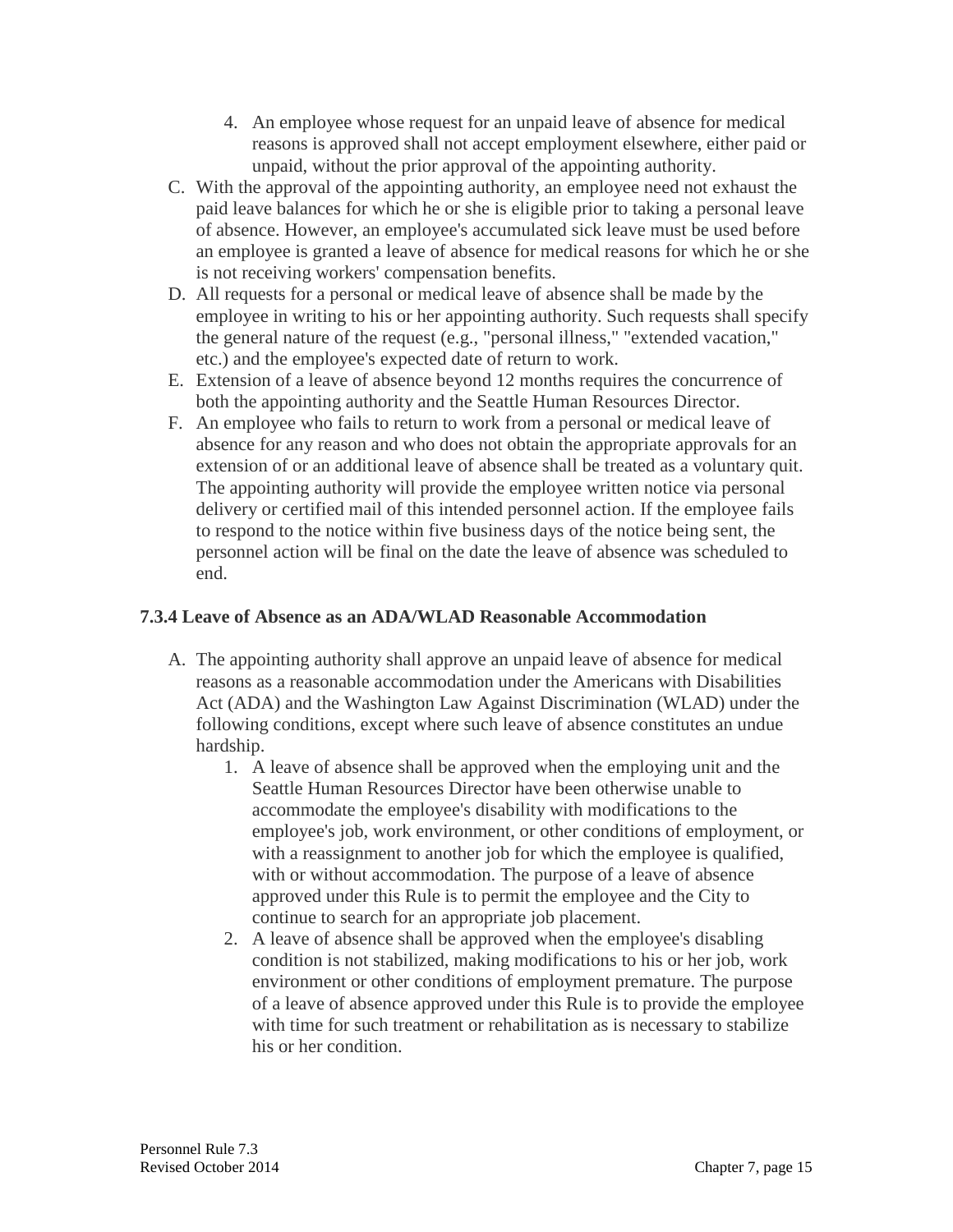- B. The appointing authority may require such job-related medical information as is necessary to ascertain the appropriateness of a leave of absence as an accommodation.
- C. A leave of absence approved as an accommodation under ADA/WLAD shall be unconditional. However, depending on the employee's disability, the guarantee of restoration may be to City employment rather than to a specific position. In addition, the employee's right to restoration is no greater than if he or she were not on leave of absence.
- D. A leave of absence approved as an accommodation under ADA/WLAD shall not exceed 12 months duration without the concurrence of the appointing authority and the Seattle Human Resources Director.
- E. If, at the end of the leave of absence, the employee is unable to perform the essential functions of any available job for which he or she is qualified, with or without accommodation or no appropriate job vacancy exists, the employee may resign or may be separated as a voluntary quit.

## **7.3.5 Unpaid Religious Days**

- A. Pursuant to the authority of RCW 1.16.050, an employee is entitled to two unpaid days per calendar year for a reason of faith or conscience or an organized activity conducted under the auspices of a religious denomination, church, or religious organization. These days shall be taken in increments of a whole calendar day and may not be carried over from year to year.
- B. An employee may take the unpaid religious days at any time with supervisory approval. The employee's supervisor or other management representative may deny the use of an unpaid religious day if the employee is necessary to maintain public safety, or if the employee's absence creates an undue hardship as defined by the Washington State Office of Financial Management.
- C. Effect of unpaid religious days on an employee's service credit shall be consistent with Personnel Rule 7.3.6.
- D. The City will continue to provide reasonable accommodation based on religion under federal law to employees who seek accommodation in addition to the two unpaid days.

#### **7.3.6 Effect of Unpaid Leave on Service Credit**

A. An employee who takes unpaid leave of absence authorized under Personnel Rule 7.1, Family and Medical Leave; Personnel Rule 7.2, Pregnancy Disability Leave and Limited Duty Assignment; Personnel Rule 7.3, Leave of Absence; or Personnel Rule 7.4, Sabbatical Leave shall have any period(s) of unpaid leave deducted from his or her service credit for purposes of calculating seniority for layoff.